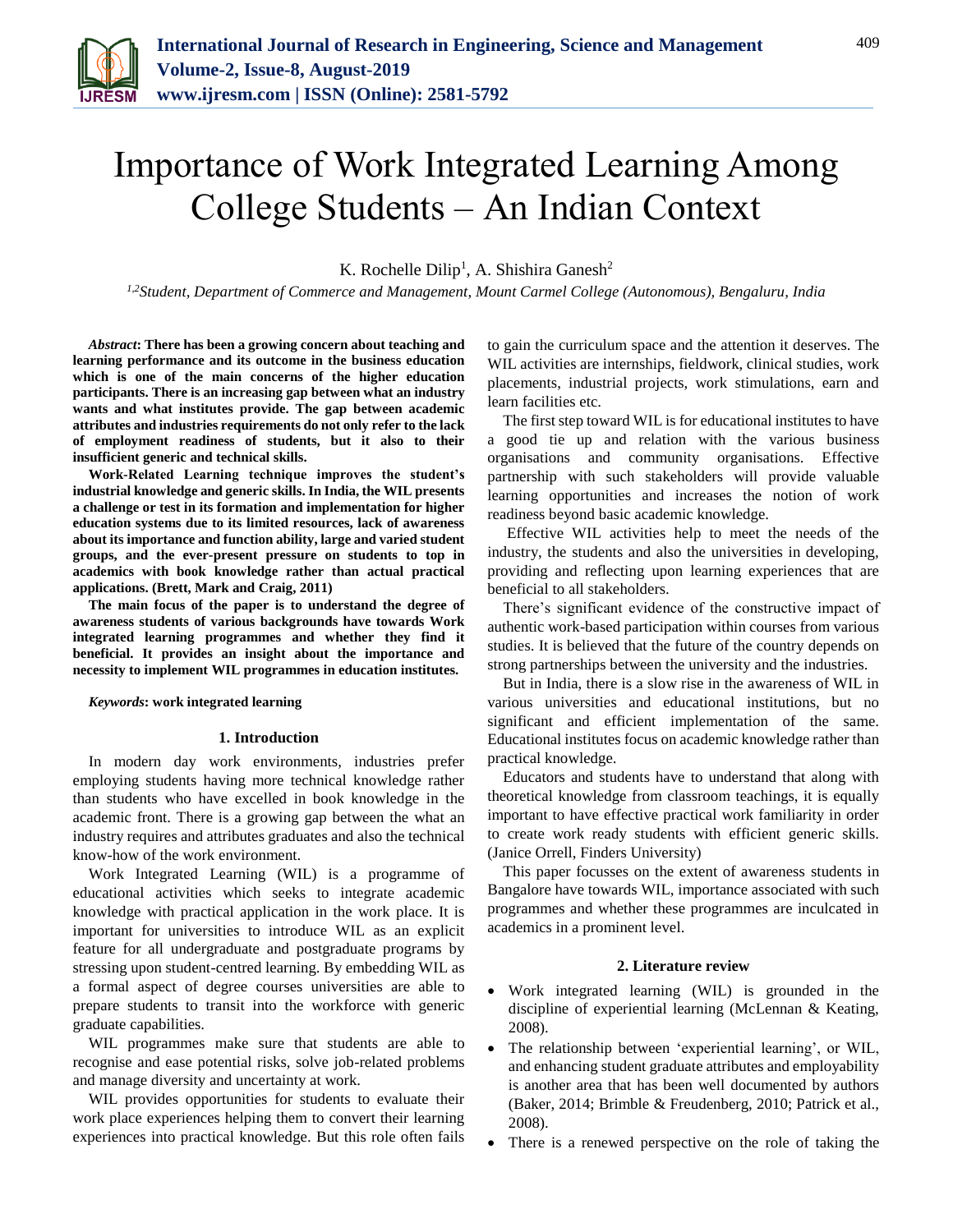

student out of the classroom and providing them with authentic learning that mimics 'real-life'. Experiential education is seen as a way to revitalize the curriculum and cope with the many challenges facing higher education (Kolb, 2014).

- Many subjects within the tertiary sector, due to well documented benefits of experiential learning, are taught by providing students with realistic work situations. WIL is a pedagogy that assists learners to develop professional competence and skills (Brimble & Freudenberg, 2010).
- As a consequence, a growing number of WIL opportunities are being embedded into tertiary institute curriculums (Martin et al., 2011a). With this expansion arises a need for greater clarity of terms in use and consensus of definitions.

# **3. Objectives of the study**

- To determine how familiar students in Bangalore colleges are with the concept of Work Integrated Learning.
- To identify whether educational institutions incorporate activities of WIL.
- To determine whether students are in favour of WIL in their curriculum.
- To identify whether students agree that WIL programmes actually makes them work ready when they graduate.

# **4. Scope of study**

The scope of the research will be limited to students based in Karnataka, mainly Bangalore and the programmes related to WIL in their respective institutions.

## **5. Methodology**

The type of research carried out for the paper is descriptive. Data was collected from well-planned questionnaire. The questionnaire used in the research consists of structured, closeended questions to extract the view points of the respondents. Analysis of the primary date was carried out using SPSS software version 20.

Secondary Data includes the collection of data to form review of literature, introduction and abstract. It was carried out by way of referred journals, books, websites.

## **6. Sampling design**

A simple random method of sampling was selected to collect the primary information. A total of 120 samples were selected from the total population. The selected sample included students from the UG, PG and doctoral courses.

## **7. Limitation of the study**

The major limitation of the study is time constraint for gathering the data. A Sample size of 120 may not be sufficient to generalize the findings and the sample was chosen randomly.

# **8. Analysis and interpretation of data**

| Table 1                                 |        |           |         |  |  |  |  |  |  |
|-----------------------------------------|--------|-----------|---------|--|--|--|--|--|--|
| A frequency distribution table - Gender |        |           |         |  |  |  |  |  |  |
| Gender                                  |        | Frequency | Percent |  |  |  |  |  |  |
| Valid                                   | Male   | 51        | 41.5    |  |  |  |  |  |  |
|                                         | Female | 69        | 56.1    |  |  |  |  |  |  |
|                                         | Total  | 120       | 97.6    |  |  |  |  |  |  |
| Missing                                 | System | 3         | 2.4     |  |  |  |  |  |  |
| Total                                   |        | 123       | 100.0   |  |  |  |  |  |  |

From the above frequency table, it is observed that majority of the respondents are females, that is, 56.1% of the total respondents and the remaining 41.5% are males.

| Table 2                            |              |           |         |  |  |  |  |  |  |
|------------------------------------|--------------|-----------|---------|--|--|--|--|--|--|
| Frequency distribution - Age Group |              |           |         |  |  |  |  |  |  |
| Age                                |              | Frequency | Percent |  |  |  |  |  |  |
| Valid                              | 18-20        | 31        | 25.2    |  |  |  |  |  |  |
|                                    | $20 - 24$    | 65        | 52.8    |  |  |  |  |  |  |
|                                    | 24 and above | 24        | 19.5    |  |  |  |  |  |  |
|                                    | Total        | 120       | 97.6    |  |  |  |  |  |  |
| Missing                            | System       | 3         | 2.4     |  |  |  |  |  |  |
| Total                              |              | 123       | 100.0   |  |  |  |  |  |  |

From the above frequency table, it is observed that majority of the respondents, that is, 52.8%, belong to the age group of 20-24 years.

|         | Table 3   |                                                                  |         |  |  |
|---------|-----------|------------------------------------------------------------------|---------|--|--|
|         |           | Frequency distribution table – level of education qualification. |         |  |  |
| Level   |           | Frequency                                                        | Percent |  |  |
| Valid   | UG        |                                                                  | 34.1    |  |  |
|         | PG        | 63                                                               | 51.2    |  |  |
|         | Doctorate | 15                                                               | 12.2    |  |  |
|         | Total     | 120                                                              | 97.6    |  |  |
| Missing | Svstem    |                                                                  | 1 (     |  |  |
|         |           |                                                                  |         |  |  |

The above frequency table shows that 51.2% the respondents belong to the post graduate level and the remaining 46% belong under graduate and doctorate.

Total 123 100.0

| Table 4<br>Frequency distribution table - Course of study. |              |           |         |  |  |  |  |  |  |
|------------------------------------------------------------|--------------|-----------|---------|--|--|--|--|--|--|
| Course of study                                            |              | Frequency | Percent |  |  |  |  |  |  |
| Valid                                                      | Arts         | 15        | 12.2    |  |  |  |  |  |  |
|                                                            | Science      | 17        | 13.8    |  |  |  |  |  |  |
|                                                            | Commerce     | 56        | 45.5    |  |  |  |  |  |  |
|                                                            | Professional | 32        | 26.0    |  |  |  |  |  |  |
|                                                            | Total        | 120       | 97.6    |  |  |  |  |  |  |
| Missing                                                    | System       | 3         | 2.4     |  |  |  |  |  |  |
| Total                                                      |              | 123       | 100.0   |  |  |  |  |  |  |

The frequency table shows that 45.5% of the respondents are from the Commerce background. 26% belong to Arts and Science and the remaining 26% belong to professional courses.

| Table 5                                              |  |
|------------------------------------------------------|--|
| Frequency distribution table - Types of Institutions |  |

| requestly distribution more respect to institutions |                                    |           |         |  |  |  |  |  |  |
|-----------------------------------------------------|------------------------------------|-----------|---------|--|--|--|--|--|--|
| Type of institution                                 |                                    | Frequency | Percent |  |  |  |  |  |  |
| Valid                                               | Private                            | 26        | 21.1    |  |  |  |  |  |  |
|                                                     | Government                         | 10        | 8.1     |  |  |  |  |  |  |
|                                                     | Autonomous                         | 57        | 46.3    |  |  |  |  |  |  |
|                                                     | Affiliated to Bangalore university | 27        | 22.0    |  |  |  |  |  |  |
|                                                     | Total                              | 120       | 97.6    |  |  |  |  |  |  |
| Missing                                             | System                             |           | 2.4     |  |  |  |  |  |  |
| Total                                               |                                    | 123       | 100.0   |  |  |  |  |  |  |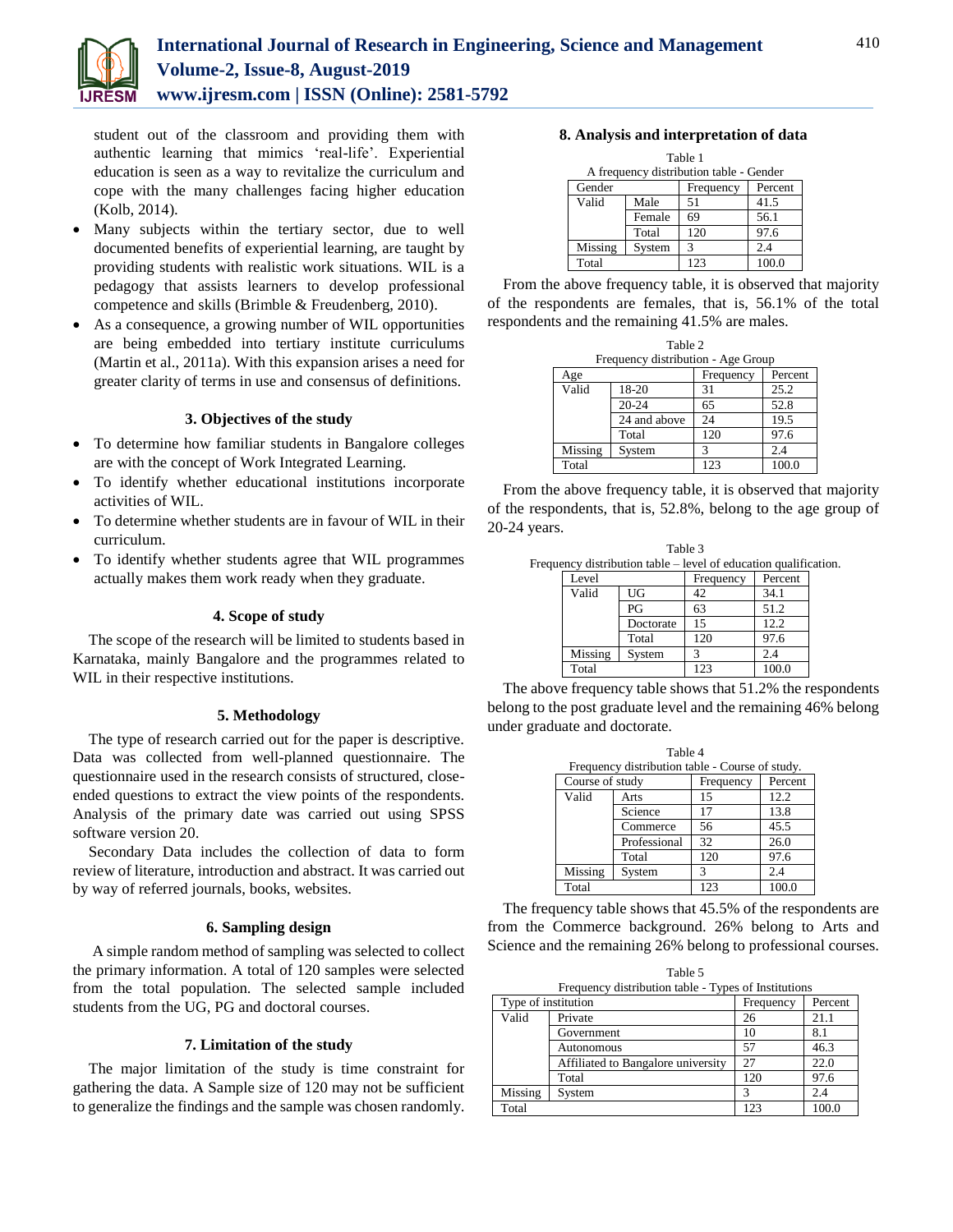

From the results of the frequency table it is observed that 46.3% of the total is from Autonomous institutions. 43% are from Private Colleges and colleges affiliated to the Bangalore University and remaining 8% belong to Government Colleges.

 $T = 1.1 - C$ 

|         | тавне о                                                            |           |         |
|---------|--------------------------------------------------------------------|-----------|---------|
|         | Frequency distribution table - familiarity with the concept of WIL |           |         |
|         | Familiarity with the concept of WIL                                | Frequency | Percent |
| Valid   | Yes                                                                | 68        | 55.3    |
|         | N <sub>0</sub>                                                     | 27        | 22.0    |
|         | Maybe                                                              | 25        | 20.3    |
|         | Total                                                              | 120       | 97.6    |
| Missing | System                                                             |           | 2.4     |
| Total   |                                                                    | 123       | 100.0   |

From the above frequency table, it is observed that majority of the respondents, that is, 55% of the respondents are familiar with the concept of WIL, whereas the remaining 42% were either unaware or slightly aware of the concept.

From table 7, it is observed that the respondents have agreed that University Graduates possess the relevant skills required by the industry. (Mean value  $= 3.77$ ), but they also disagree that only book knowledge is sufficient to get a good position at work (Mean value  $= 2.32$ ).

Respondents believe that having activities like group discussions, brain storming, seminar, lectures etc., help develop students and provide necessary work exposure as part of the curriculum to adapt to the work environment at a faster pace. (Mean value  $= 3.47$ ). They agree that graduates need to perform within a diverse working environment and possess the appropriate competencies and attributes (Mean value  $= 3.54$ ). But they do not agree that having only the knowledge about WIL is adequate rather than practical application about WIL

(Mean value  $= 2.90$ ). It is agreed that WIL helps to bridge the gap between what a business wants and the attributes of a graduate (Mean value  $= 3.67$ ) by providing work integrated education programmes (Mean value  $= 3.53$ ) and helps students to function as an active and competent member of a team and employee to the industry. (Mean value  $= 3.62$ ). Though they agree that WIL programme aims to prepare students for the workplace by developing generic and specific competencies (Mean value  $= 3.66$ ) but most of the universities or colleges do not implement such WIL programmes. (Mean value = 2.03). Respondents agree that it's necessary for educational institutes to have separate WIL programmes to prepare graduates to be work ready. (Mean value = 3.58)

From table 8 it is evident that males agreed more (Mean Value 3.92) than females (mean value 3.65) that university graduates possess relevant skills required by the industry and they were neutral about whether having only knowledge about WIL is enough rather than having practical application about it. (Mean value 3.06) They disagreed more (Mean Value 2.76) than women (Mean Value 1.99) that book knowledge was sufficient to get a good position at work. Whereas females agreed more in other aspects such as whether graduates required practical in order to have appropriate competencies and attributes.

Females also agree that WIL programs helped to bridge the gap between industry needs and graduate attributes and believed that it's necessary for educational institutions to provide separate WIL for graduates to be work ready. (Mean Value 3.77).

Table 7 A table containing the Mean and Standard Deviation

|                                                                                                                               | Mean | Std. Deviation |
|-------------------------------------------------------------------------------------------------------------------------------|------|----------------|
| 6.1. University graduates possess relevant skills required by industries                                                      | 3.77 | 1.051          |
| 6.2. Book knowledge is sufficient to get a good position in your job.                                                         | 2.32 | 1.296          |
| 6.3. Having activities like group discussions, brainstorming sessions etc. help to develop students                           | 3.42 | 1.313          |
| 6.4. Giving work exposure to students in the curriculum helps them to adapt to the work environment at a faster pace          | 3.47 | 1.276          |
| 6.5. Graduates should perform within a diverse working environment, hence it's important to possess competencies and          | 3.54 | 1.166          |
| attributes.                                                                                                                   |      |                |
| 6.6. Having knowledge about WIL is enough rather than institutions having the practical application about it.                 | 2.90 | 1.253          |
| 6.7. Having earn and learn programs, projects and cases on current business problems makes a graduate a better prospect to be | 3.53 | 1.188          |
| employed by the industry.                                                                                                     |      |                |
| 6.8. WIL program helps students to function as an active and competent member of a work-team.                                 | 3.62 | 1.131          |
| 6.9. WIL programs aim to prepare students for the workplace by developing generic and specific competencies                   | 3.66 | 1.199          |
| 6.10. WIL help to bridge the gap between what industry wants and the attributes of a graduate.                                | 3.67 | 1.109          |
| 6.11. Does your university/college implement programmes related to WIL.                                                       | 2.03 | .893           |
| 6.12. Necessity for educational institutes to have separate WIL programmes to train graduates to be work-ready.               | 3.58 | 1.300          |

| r. |
|----|
|----|

| Comparison of mean as per gender on the concept of work integrated learning |                |       |       |       |       |      |       |       |       |       |       |       |       |
|-----------------------------------------------------------------------------|----------------|-------|-------|-------|-------|------|-------|-------|-------|-------|-------|-------|-------|
| Gender                                                                      |                | a6.1  | q6.2  | a6.3  | q6.4  | a6.5 | q6.6  | q6.7  | q6.8  | q6.9  | a6.10 | a6.11 | q6.12 |
| Male                                                                        | Mean           | 3.92  | 2.76  | 3.02  | 3.27  | 3.37 | 3.06  | 3.27  | 3.25  | 3.33  | 3.45  | 1.90  | 3.33  |
|                                                                             | N              | 51    | 51    | 51    | 51    | 51   | 51    | 51    | 51    | 51    | 51    | 51    | 51    |
|                                                                             | Std. Deviation | .055  | 1.436 | .393  | 1.372 | .399 | . 489 | 1.313 | 1.339 | 1.438 | 1.270 | .878  | 1.395 |
| Female                                                                      | Mean           | 3.65  | 1.99  | 3.71  | 3.61  | 3.67 | 2.78  | 3.72  | 3.90  | 3.90  | 3.84  | 2.12  | 3.77  |
|                                                                             | N              | 69    | 69    | 69    | 69    | 69   | 69    | 69    | 69    | 69    | 69    | 69    | 69    |
|                                                                             | Std. Deviation | 1.041 | 1.078 | 1.177 | 1.191 | .950 | 1.041 | .056  | .860  | .926  | .949  | .900  | 1.202 |
| Total                                                                       | Mean           | 3.77  | 2.32  | 3.42  | 3.47  | 3.54 | 2.90  | 3.53  | 3.62  | 3.66  | 3.67  | 2.03  | 3.58  |
|                                                                             | N              | 120   | 120   | 120   | 120   | 120  | 120   | 120   | 120   | 120   | 120   | 120   | 120   |
|                                                                             | Std. Deviation | 1.051 | .296  | 1.313 | .276  | .166 | .253  | .188  | 1.131 | .199  | 1.109 | .893  | 1.300 |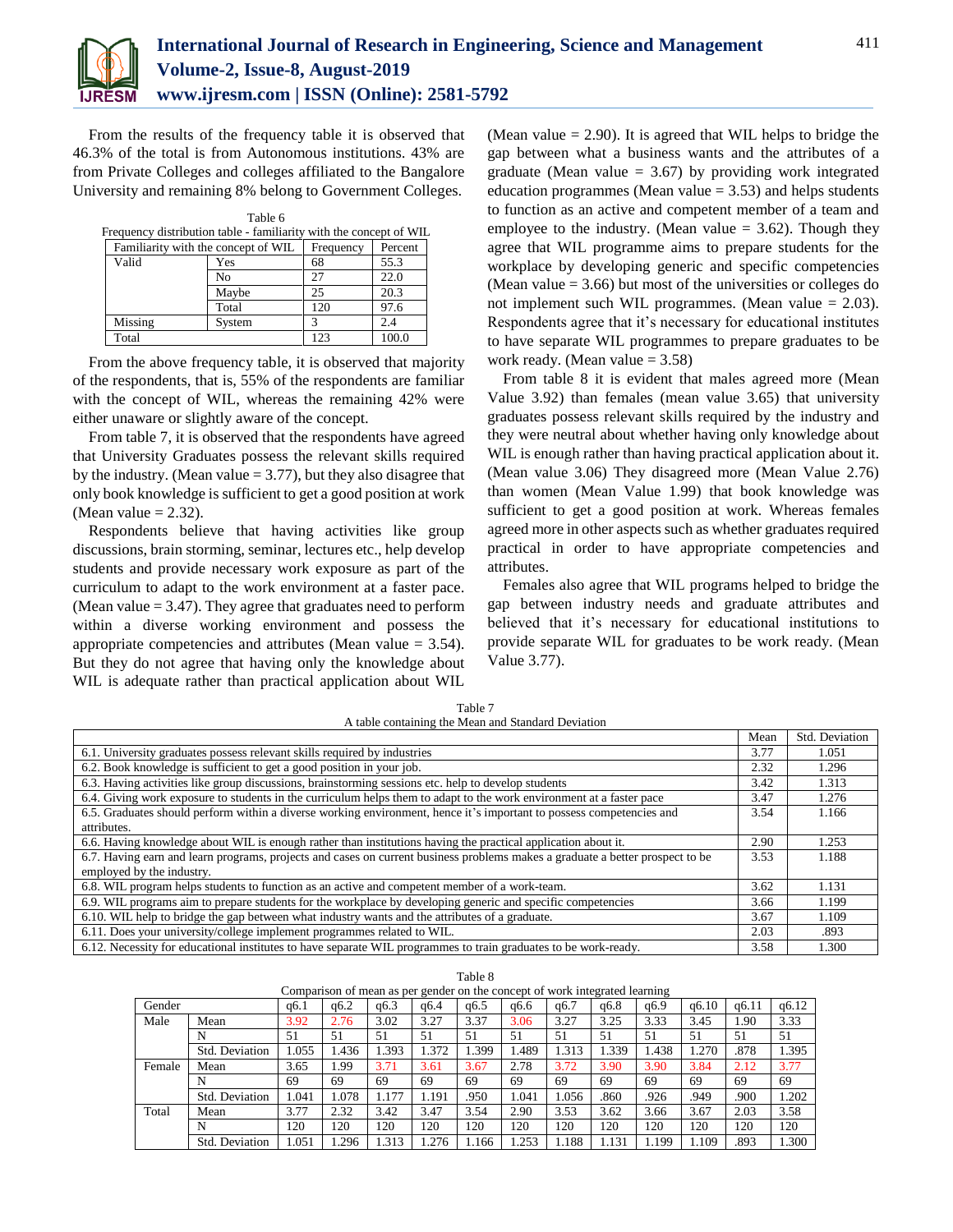

# **International Journal of Research in Engineering, Science and Management Volume-2, Issue-8, August-2019 www.ijresm.com | ISSN (Online): 2581-5792**

Table 9

Analysis of Variance (ANOVA) results of perception on WIL according to gender

Hypothesis: Ho: There is no difference in respondent's preference on concepts of work integrated learning as per gender. H1: There is difference in respondent's preference on concepts of work integrated learning as per gender.

|       |                       | Sum of Squares | df           | Mean Square | $\mathbf{F}$ | Sig. |
|-------|-----------------------|----------------|--------------|-------------|--------------|------|
| q6.1  | <b>Between Groups</b> | 2.128          | 1            | 2.128       | 1.942        | .166 |
|       | Within Groups         | 129.338        | 118          | 1.096       |              |      |
|       | Total                 | 131.467        | 119          |             |              |      |
| q6.2  | <b>Between Groups</b> | 17.805         | 1            | 17.805      | 11.533       | .001 |
|       | Within Groups         | 182.162        | 118          | 1.544       |              |      |
|       | Total                 | 199.967        | 119          |             |              |      |
| q6.3  | <b>Between Groups</b> | 13.983         | 1            | 13.983      | 8.631        | .004 |
|       | Within Groups         | 191.183        | 118          | 1.620       |              |      |
|       | Total                 | 205.167        | 119          |             |              |      |
| q6.4  | <b>Between Groups</b> | 3.275          | $\mathbf{1}$ | 3.275       | 2.028        | .157 |
|       | Within Groups         | 190.592        | 118          | 1.615       |              |      |
|       | Total                 | 193.867        | 119          |             |              |      |
| q6.5  | <b>Between Groups</b> | 2.537          | $\mathbf{1}$ | 2.537       | 1.880        | .173 |
|       | Within Groups         | 159.255        | 118          | 1.350       |              |      |
|       | Total                 | 161.792        | 119          |             |              |      |
| q6.6  | <b>Between Groups</b> | 2.237          | $\mathbf{1}$ | 2.237       | 1.430        | .234 |
|       | Within Groups         | 184.563        | 118          | 1.564       |              |      |
|       | Total                 | 186.800        | 119          |             |              |      |
| q6.7  | <b>Between Groups</b> | 5.942          | $\mathbf{1}$ | 5.942       | 4.330        | .040 |
|       | Within Groups         | 161.925        | 118          | 1.372       |              |      |
|       | Total                 | 167.867        | 119          |             |              |      |
| q6.8  | <b>Between Groups</b> | 12.149         | $\mathbf{1}$ | 12.149      | 10.242       | .002 |
|       | Within Groups         | 139.976        | 118          | 1.186       |              |      |
|       | Total                 | 152.125        | 119          |             |              |      |
| q6.9  | <b>Between Groups</b> | 9.368          | $\mathbf{1}$ | 9.368       | 6.840        | .010 |
|       | Within Groups         | 161.623        | 118          | 1.370       |              |      |
|       | Total                 | 170.992        | 119          |             |              |      |
| q6.10 | <b>Between Groups</b> | 4.451          | $\mathbf{1}$ | 4.451       | 3.702        | .057 |
|       | Within Groups         | 141.874        | 118          | 1.202       |              |      |
|       | Total                 | 146.325        | 119          |             |              |      |
| q6.11 | <b>Between Groups</b> | 1.343          | $\mathbf{1}$ | 1.343       | 1.693        | .196 |
|       | Within Groups         | 93.582         | 118          | .793        |              |      |
|       | Total                 | 94.925         | 119          |             |              |      |
| q6.12 | <b>Between Groups</b> | 5.543          | $\mathbf{1}$ | 5.543       | 3.344        | .070 |
|       | Within Groups         | 195.623        | 118          | 1.658       |              |      |
|       | Total                 | 201.167        | 119          |             |              |      |

students.

- According to the above ANOVA table, there is a high statistically significant difference among male and female respondents on whether:
- Q.2: only book knowledge is sufficient to achieve a good position at work.
- Q.3: Conducting activities like discussion and seminars help develop students.
- Q.8: WIL program helps students to function as a competent and active member of the team.

Hence, the alternative hypothesis (H1) is accepted in these cases, where in there is a difference in the respondents' perception based on gender.

There is a moderate significant difference among the male and female respondents on whether:

- Q.7: Having practical activities helps a graduate to be a better employee to the industry.
- Q.9: WIL develop generic and specific competencies of
- Q.10: WIL help to bridge the gap between industry needs and graduate attributes.
- Q.12: necessity for educational institutions to have separate WIL program to train graduates to be work-ready.

But there is no significant difference between male and female respondents on whether:

- Q.1: university graduates possess relevant skills required by the industry.
- Q.4: providing work exposure to students helps to adapt to the work environment faster.
- Q.5: graduates need to have appropriate skills to perform within a diverse working environment.
- Q.6: having only knowledge about WIL is sufficient than its practical application.
- Q.11: educational institutions implement WIL programs.

Hence, the null hypothesis (H0) is accepted in these cases, where in there is no difference in the respondents' perception based on gender.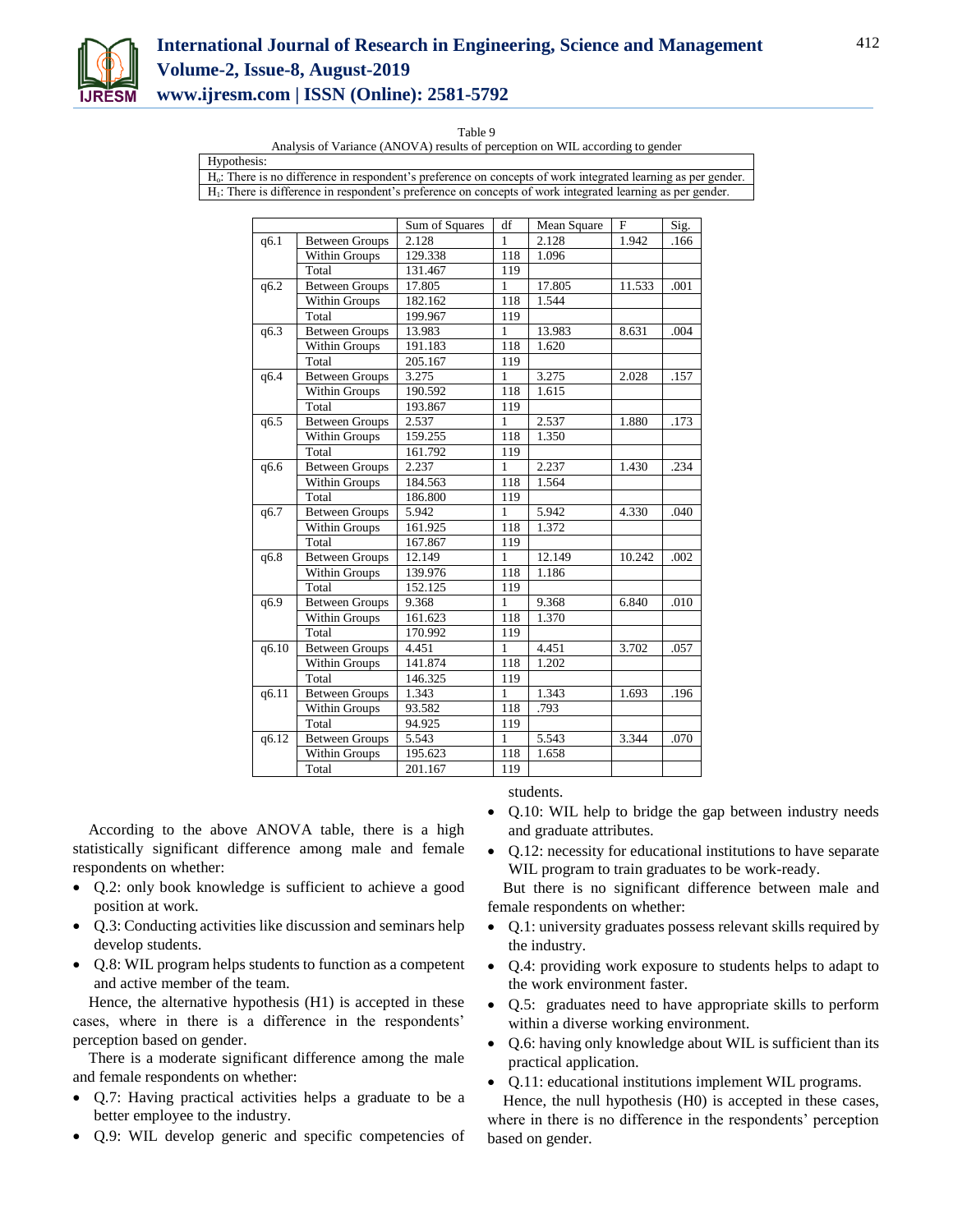

# **International Journal of Research in Engineering, Science and Management Volume-2, Issue-8, August-2019 www.ijresm.com | ISSN (Online): 2581-5792**

 $T - 1.1 - 10$ 

|       | rabie tu<br>Table title comes here                           |              |                      |                     |             |              |                     |            |                      |              |                      |          |              |
|-------|--------------------------------------------------------------|--------------|----------------------|---------------------|-------------|--------------|---------------------|------------|----------------------|--------------|----------------------|----------|--------------|
|       |                                                              | q6.1         | q6.2                 | q6.3                | q6.4        | q6.5         | q6.6                | q6.7       | q6.8                 | q6.9         | q6.10                | q6.11    | q6.12        |
| q6.1  | <b>Pearson Correlation</b>                                   | $\mathbf{1}$ | $.289**$             | $-.008$             | $-.006$     | $-157$       | $-.063$             | $-135$     | $-145$               | $-.077$      | $-.159$              | $-.110$  | $-139$       |
|       | Sig. (2-tailed)                                              |              | .001                 | .930                | .949        | .088         | .497                | .141       | .114                 | .402         | .082                 | .231     | .129         |
|       | N                                                            | 120          | 120                  | 120                 | 120         | 120          | 120                 | 120        | 120                  | 120          | 120                  | 120      | 120          |
| q6.2  | <b>Pearson Correlation</b>                                   | $.289*$      | $\mathbf{1}$         | $-.221$             | $-.237*$    | $-.259$ **   | .175                | $-.323$ ** | $-.394$ <sup>*</sup> | $-.368$ **   | $-.243$ <sup>*</sup> | $-.130$  | $-.290$ **   |
|       | Sig. (2-tailed)                                              | .001         |                      | .015                | .009        | .004         | .056                | .000       | .000                 | .000         | .007                 | .156     | .001         |
|       | N                                                            | 120          | 120                  | 120                 | 120         | 120          | 120                 | 120        | 120                  | 120          | 120                  | 120      | 120          |
| q6.3  | <b>Pearson Correlation</b>                                   | $-.008$      | $-.221$              | 1                   | $.610*$     | $.477**$     | .215'               | $.471**$   | $.553*$              | $.566^{**}$  | .440'                | $-.059$  | $.418*$      |
|       | Sig. (2-tailed)                                              | .930         | .015                 |                     | .000        | .000         | .019                | .000       | .000                 | .000         | .000                 | .521     | .000         |
|       | $\mathbf N$                                                  | 120          | 120                  | 120                 | 120         | 120          | 120                 | 120        | 120                  | 120          | 120                  | 120      | 120          |
| q6.4  | <b>Pearson Correlation</b>                                   | $-.006$      | $-237$               | $.610**$            | 1           | $.540^{**}$  | .171                | $.561**$   | .501                 | $.528**$     | $.334*$              | $-.077$  | $.488*$      |
|       | Sig. (2-tailed)                                              | .949         | .009                 | .000                |             | .000         | .061                | .000       | .000                 | .000         | .000                 | .405     | .000         |
|       | N                                                            | 120          | 120                  | 120                 | 120         | 120          | 120                 | 120        | 120                  | 120          | 120                  | 120      | 120          |
| q6.5  | <b>Pearson Correlation</b>                                   | $-.157$      | $-259**$             | $.477**$            | $.540**$    | $\mathbf{1}$ | $.400*$             | $.615***$  | $.474**$             | $.488**$     | $.404**$             | $-.070$  | $.488***$    |
|       | Sig. (2-tailed)                                              | .088         | .004                 | .000                | .000        |              | .000                | .000       | .000                 | .000         | .000                 | .450     | .000         |
|       | N                                                            | 120          | 120                  | 120                 | 120         | 120          | 120                 | 120        | 120                  | 120          | 120                  | 120      | 120          |
| q6.6  | <b>Pearson Correlation</b>                                   | $-.063$      | .175                 | $.215$ <sup>*</sup> | .171        | $.400*$      | 1                   | $.386*$    | $.270*$              | $.195*$      | $.309*$              | $-.035$  | $.212*$      |
|       | Sig. (2-tailed)                                              | .497         | .056                 | .019                | .061        | .000         |                     | .000       | .003                 | .033         | .001                 | .702     | .020         |
|       | N                                                            | 120          | 120                  | 120                 | 120         | 120          | 120                 | 120        | 120                  | 120          | 120                  | 120      | 120          |
| q6.7  | <b>Pearson Correlation</b>                                   | $-135$       | $-.323**$            | $.471**$            | $.561*$     | $.615***$    | $.386*$             | 1          | $.663**$             | $.607**$     | $.573**$             | $-.021$  | $.684**$     |
|       | Sig. (2-tailed)                                              | .141         | .000                 | .000                | .000        | .000         | .000                |            | .000                 | .000         | .000                 | .823     | .000         |
|       | N                                                            | 120          | 120                  | 120                 | 120         | 120          | 120                 | 120        | 120                  | 120          | 120                  | 120      | 120          |
| q6.8  | <b>Pearson Correlation</b>                                   | $-145$       | $-394$               | $.553*$             | $.501*$     | $.474**$     | $.270*$             | $.663**$   | 1                    | $.767**$     | $.753*$              | .043     | $.647**$     |
|       | $Sig. (2-tailed)$                                            | .114         | .000                 | .000                | .000        | .000         | .003                | .000       |                      | .000         | .000                 | .644     | .000         |
|       | $\mathbf N$                                                  | 120          | 120                  | 120                 | 120         | 120          | 120                 | 120        | 120                  | 120          | 120                  | 120      | 120          |
| q6.9  | Pearson Correlation                                          | $-.077$      | $-.368$ **           | $.566*$             | $.528^{**}$ | $.488**$     | .195                | $.607**$   | $.767**$             | $\mathbf{1}$ | $.706*$              | $-0.016$ | $.674**$     |
|       | Sig. (2-tailed)                                              | .402         | .000                 | .000                | .000        | .000         | .033                | .000       | .000                 |              | .000                 | .867     | .000         |
|       | N                                                            | 120          | 120                  | 120                 | 120         | 120          | 120                 | 120        | 120                  | 120          | 120                  | 120      | 120          |
| q6.10 | <b>Pearson Correlation</b>                                   | $-159$       | $-.243$ <sup>*</sup> | $.440*$             | $.334*$     | $.404*$      | .309'               | $.573**$   | .753                 | $.706^{**}$  | 1                    | .059     | $.622*$      |
|       | Sig. (2-tailed)                                              | .082         | .007                 | .000                | .000        | .000         | .001                | .000       | .000                 | .000         |                      | .521     | .000         |
|       | N                                                            | 120          | 120                  | 120                 | 120         | 120          | 120                 | 120        | 120                  | 120          | 120                  | 120      | 120          |
| q6.11 | Pearson Correlation                                          | $-.110$      | $-.130$              | $-.059$             | $-.077$     | $-.070$      | $-0.035$            | $-.021$    | .043                 | $-.016$      | .059                 | 1        | $-.056$      |
|       | Sig. (2-tailed)                                              | .231         | .156                 | .521                | .405        | .450         | .702                | .823       | .644                 | .867         | .521                 |          | .543         |
|       | N                                                            | 120          | 120                  | 120                 | 120         | 120          | 120                 | 120        | 120                  | 120          | 120                  | 120      | 120          |
| q6.12 | <b>Pearson Correlation</b>                                   | $-.139$      | $-290**$             | $.418^{**}$         | $.488***$   | $.488***$    | $.212$ <sup>*</sup> | $.684**$   | $.647**$             | $.674**$     | $.622**$             | $-.056$  | $\mathbf{1}$ |
|       | Sig. (2-tailed)                                              | .129         | .001                 | .000                | .000        | .000         | .020                | .000       | .000                 | .000         | .000                 | .543     |              |
|       | $\overline{N}$                                               | 120          | 120                  | 120                 | 120         | 120          | 120                 | 120        | 120                  | 120          | 120                  | 120      | 120          |
|       | **. Correlation is significant at the 0.01 level (2-tailed). |              |                      |                     |             |              |                     |            |                      |              |                      |          |              |
|       | *. Correlation is significant at the 0.05 level (2-tailed).  |              |                      |                     |             |              |                     |            |                      |              |                      |          |              |

From the above correlation table, the following results were drawn:

- There is a high positive correlation of 0.767 between WIL program helping students to function as an active member in the workplace and preparing students for the workplace by developing generic and specific competencies.
- There is a moderate positive correlation of 0.684 between having earn and learn programs, paid internships etc. which help graduates to be a prospective employee and the necessity for educational institutes to have separate WIL programmes to train graduates to be work ready.
- WIL education program prepares students for the workplace and helps to bridge the gap between industry needs and attributes of the graduate with a positive correlation of 0.706.
- There is a negative correlation between only book knowledge being sufficient in order to get a good job and WIL program necessary to help students to be an active and competent employee.

• There is also a negative correlation of -0.056 between universities/colleges implementing WIL programmes and whether institutes should have separate WIL programmes to train graduates to be work-ready.

# **9. Summary of findings**

From the analysis of data collected from the sample on WIL among college students, the findings drawn were that there is a difference in the perception of concepts related to WIL as per gender. Book knowledge alone is not sufficient to get a good position at work and graduates require appropriate skills and attributes to perform within a diverse working environment through work-exposure and practical activities in their curriculum. It is necessary to have practical application of WIL programs in order to develop generic and specific competencies to prepare for the workplace. Implementation of WIL as part of the curriculum help in bridging the gap between industry needs and student attributes and helps graduates to be work ready but majority of the educational institutes do not implement an efficient WIL program for the students.